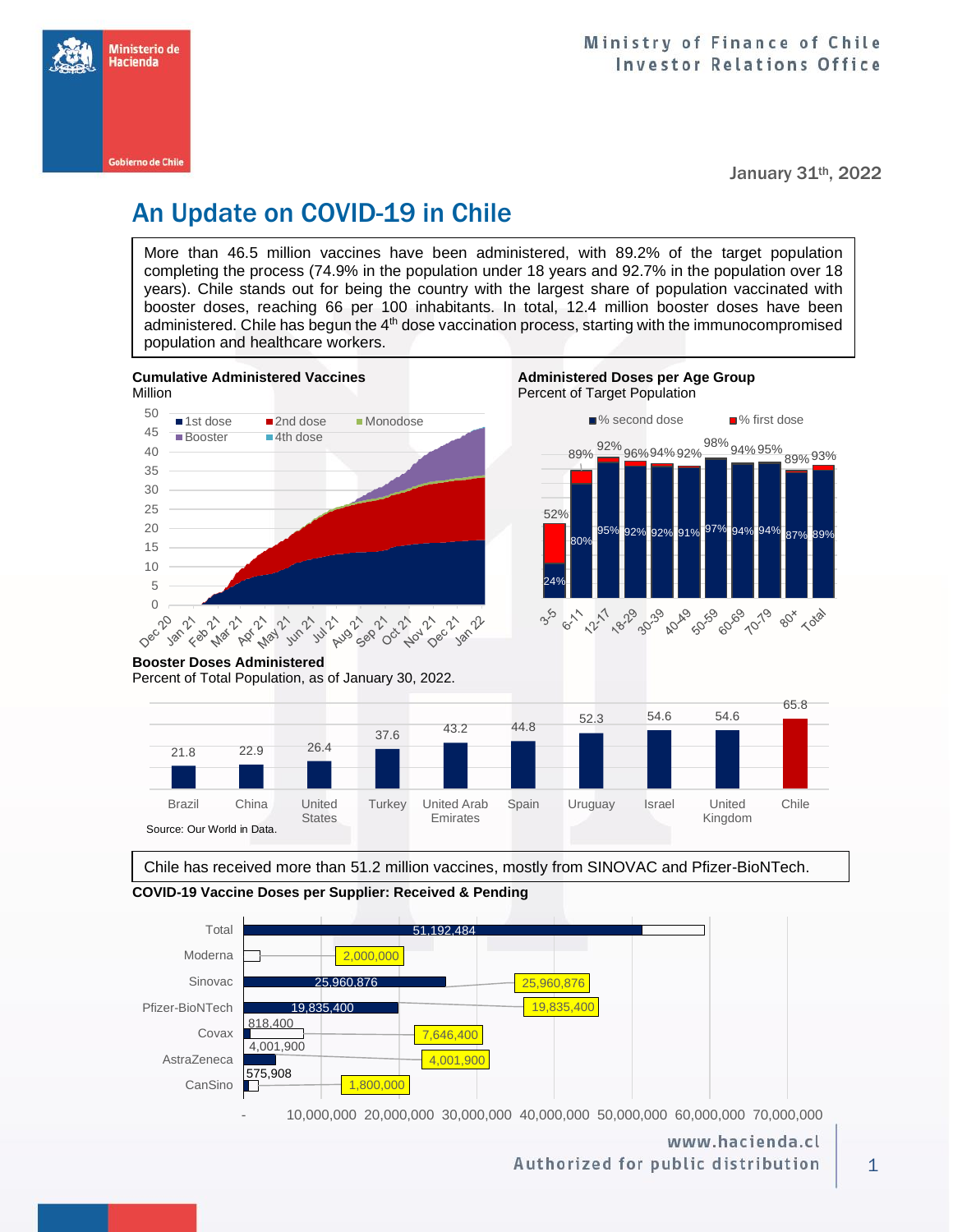

# Ministry of Finance of Chile **Investor Relations Office**

January 31th, 2022

During last weeks cases have been increasing as well PCR test positivity rates. Although both indicators have increased strongly, ICU occupancy levels, deaths and hospital capacity remain at moderate levels.

### **COVID-19 Cases in Chile PCR Test Positivity Rate**

0

Nar

People (thousands), Data through January 30<sup>th</sup>.

 $\Omega$  $\gamma$ 

1998001078

35 **New cases 35 New cases 1** 



Currently, 3.5% of the national population is in Paso 4 (Step 4) and 92.1% of its population is in Paso 3 (Step 3).